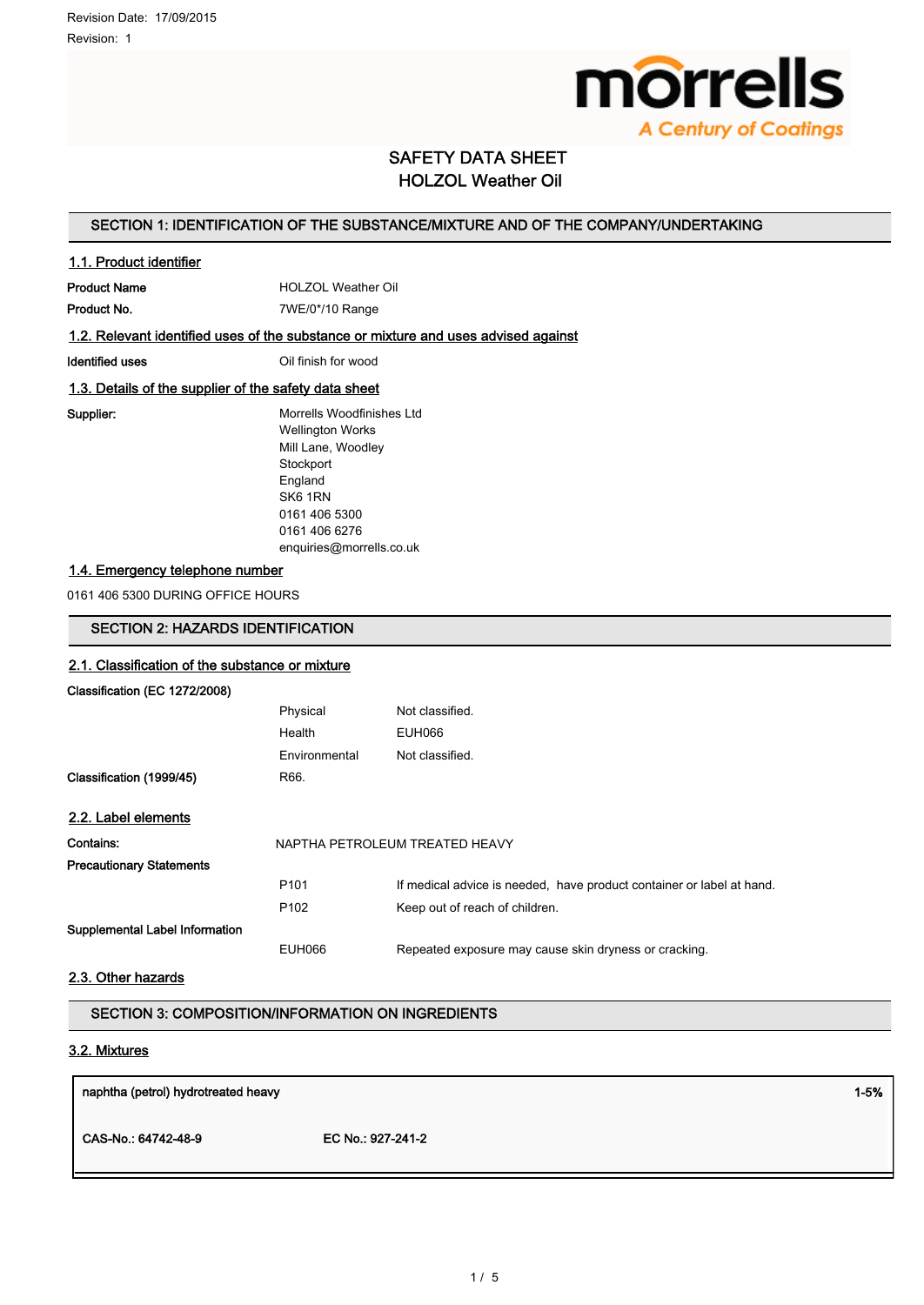Classification (67/548) Xn;R65. R10,R52/53,R67.

#### NAPTHA PETROLEUM TREATED HEAVY **A straighter that the contract of the contract of the contract of the contract of the contract of the contract of the contract of the contract of the contract of the contract of the contract**

| CAS-No.: 64742-48-9           | EC No.: 265-150-3       |
|-------------------------------|-------------------------|
| Classification (EC 1272/2008) | Classification (67/548) |
| EUH066                        | Xn:R65.                 |
| Asp. Tox. 1 - H304            | R66.                    |

The Full Text for all R-Phrases and Hazard Statements are Displayed in Section 16

#### SECTION 4: FIRST AID MEASURES

#### 4.1. Description of first aid measures

#### Inhalation.

Move the exposed person to fresh air at once. Rinse nose and mouth with water. Get medical attention if any discomfort continues.

#### Ingestion

NEVER MAKE AN UNCONSCIOUS PERSON VOMIT OR DRINK FLUIDS! Rinse mouth thoroughly. Get medical attention if any discomfort continues.

#### Skin Contact

Remove affected person from source of contamination. Remove contaminated clothing. Wash the skin immediately with soap and water. Get medical attention if any discomfort continues.

#### Eye Contact

Make sure to remove any contact lenses from the eyes before rinsing. Promptly wash eyes with plenty of water while lifting the eye lids. Continue to rinse for at least 15 minutes. Get medical attention if any discomfort continues.

#### 4.2. Most important symptoms and effects, both acute and delayed

### 4.3. Indication of any immediate medical attention and special treatment needed

### SECTION 5: FIREFIGHTING MEASURES

#### 5.1. Extinguishing media

#### Extinguishing Media

This product is not flammable. Extinguish with foam, carbon dioxide or dry powder.

# Unsuitable Extinguishing Media

Do not use water jet as an extinguisher, as this will spread the fire.

### 5.2. Special hazards arising from the substance or mixture

#### Unusual Fire & Explosion Hazards

If heated, volume and pressure increases strongly, resulting in explosion of container.

### 5.3. Advice for firefighters

#### Special Fire Fighting Procedures

Water spray should be used to cool containers. Keep run-off water out of sewers and water sources. Dike for water control.

#### Protective Measures In Fire

Selection of respiratory protection for fire fighting: follow the general fire precautions indicated in the workplace.

### SECTION 6: ACCIDENTAL RELEASE MEASURES

### 6.1. Personal precautions, protective equipment and emergency procedures

Wear protective clothing as described in Section 8 of this safety data sheet.

#### 6.2. Environmental precautions

Do not allow to enter drains, sewers or watercourses. Contain spillages with sand, earth or any suitable adsorbent material.

#### 6.3. Methods and material for containment and cleaning up

Stop leak if possible without risk. Absorb in vermiculite, dry sand or earth and place into containers. Do not contaminate water sources or sewer.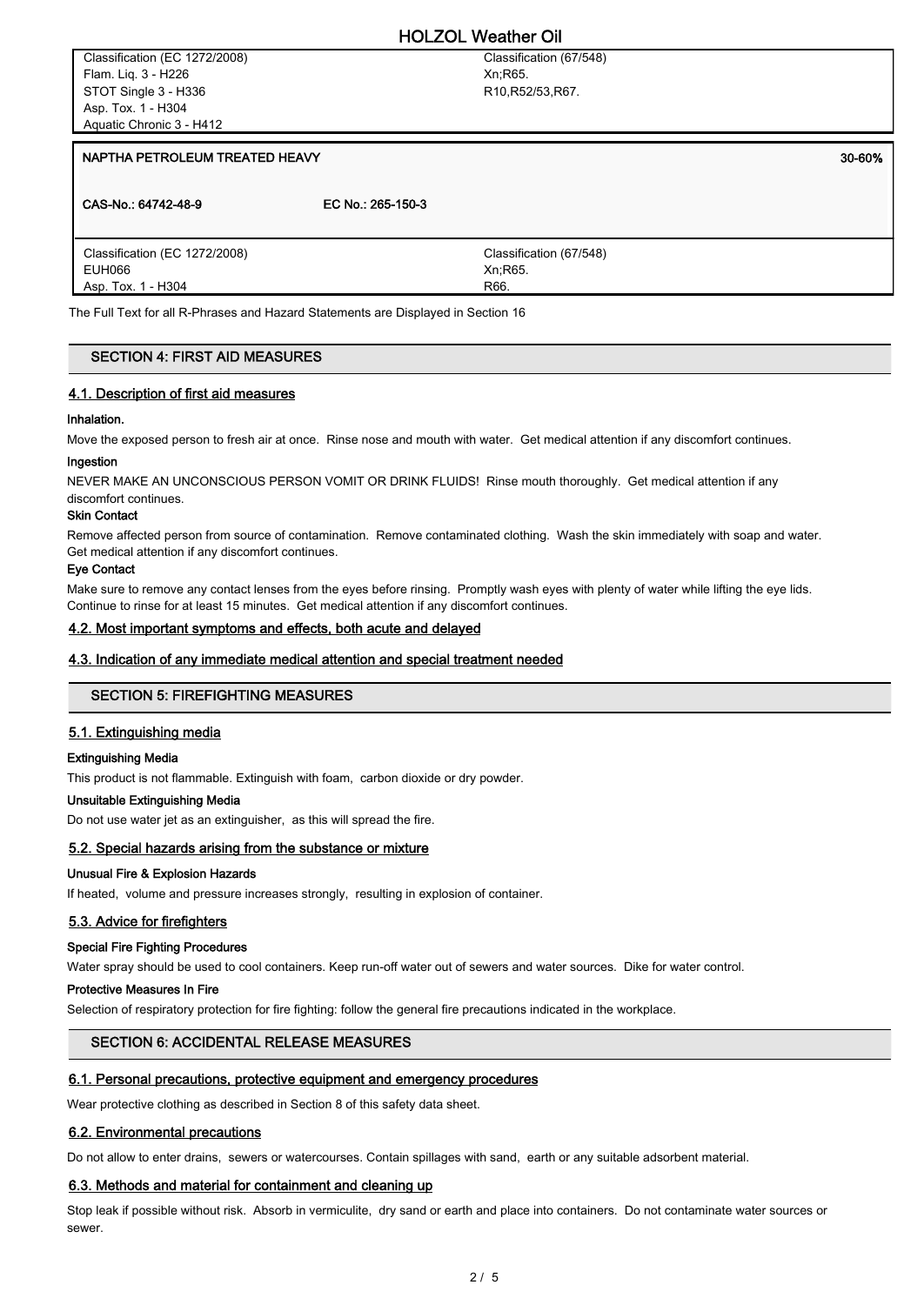# HOLZOL Weather Oil

# 6.4. Reference to other sections

Collect and dispose of spillage as indicated in section 13. Wear protective clothing as described in Section 8 of this safety data sheet.

# SECTION 7: HANDLING AND STORAGE

# 7.1. Precautions for safe handling

Avoid spilling, skin and eye contact. Keep away from heat, sparks and open flame. Risk of vapour concentration on the floor and in low-lying areas. Always remove oil with soap and water or skin cleaning agent, never use organic solvents. Do not use oil-contaminated clothing or shoes, and do not put rags moistened with oil into pockets.

### 7.2. Conditions for safe storage, including any incompatibilities

Store in tightly closed original container in a dry, cool and well-ventilated place. Keep away from heat, sparks and open flame.

# 7.3. Specific end use(s)

# SECTION 8: EXPOSURE CONTROLS/PERSONAL PROTECTION

### 8.1. Control parameters

| Name                                   | <b>STD</b> |           | TWA - 8 Hrs | STEL - 15 Min | <b>Notes</b> |
|----------------------------------------|------------|-----------|-------------|---------------|--------------|
| Inaphtha (petrol) hydrotreated heavy   | 'WEL       |           | 1595 mg/m3  |               |              |
| <b>INAPTHA PETROLEUM TREATED HEAVY</b> | 'WEL       | $148$ ppm | 1200 mg/m3  |               |              |

WEL = Workplace Exposure Limit.

#### 8.2. Exposure controls

#### Protective Equipment



#### Process Conditions

Use engineering controls to reduce air contamination to permissible exposure level.

#### Engineering Measures

Provide adequate ventilation. Observe occupational exposure limits and minimize the risk of inhalation of vapours.

#### Respiratory Equipment

No specific recommendation made, but respiratory protection may still be required under exceptional circumstances when excessive air contamination exists.

## Hand Protection

Use suitable protective gloves if risk of skin contact. Protective gloves should be used if there is a risk of direct contact or splash. For prolonged or repeated skin contact use suitable protective gloves.

# Eye Protection If risk of splashing, wear safety goggles or face shield. Wear splash-proof eye goggles to prevent any possibility of eye contact.

# Other Protection

Wear appropriate clothing to prevent any possibility of skin contact.

### Hygiene Measures

DO NOT SMOKE IN WORK AREA! Wash at the end of each work shift and before eating, smoking and using the toilet. Wash promptly if skin becomes wet or contaminated. Promptly remove any clothing that becomes contaminated. Use appropriate skin cream to prevent drying of skin. When using do not eat, drink or smoke.

# SECTION 9: PHYSICAL AND CHEMICAL PROPERTIES

#### 9.1. Information on basic physical and chemical properties

| Appearance       | Liquid |
|------------------|--------|
| Flash Point (°C) | >60    |

9.2. Other information

Volatile Organic Compound (VOC) 125 g/litre

# SECTION 10: STABILITY AND REACTIVITY

#### 10.1. Reactivity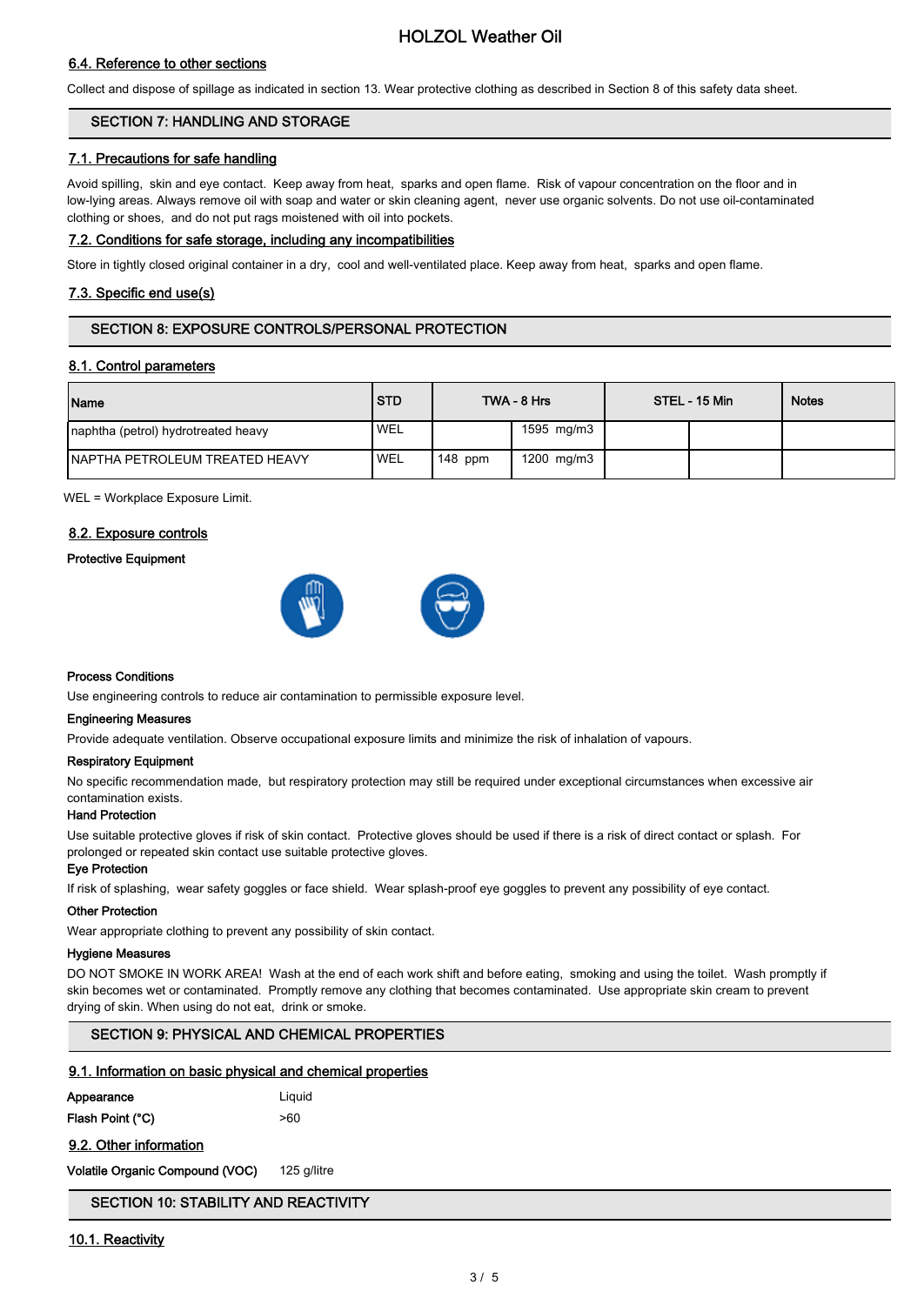# HOLZOL Weather Oil

No specific reactivity hazards associated with this product.

### 10.2. Chemical stability

Stable under normal temperature conditions and recommended use.

## 10.3. Possibility of hazardous reactions

# 10.4. Conditions to avoid

Avoid excessive heat for prolonged periods of time. Avoid heat, flames and other sources of ignition.

### 10.5. Incompatible materials

### 10.6. Hazardous decomposition products

Fire creates: Carbon monoxide (CO). Carbon dioxide (CO2).

# SECTION 11: TOXICOLOGICAL INFORMATION

### 11.1. Information on toxicological effects

Toxic Dose 1 - Ld 50 5000 mg/kg (oral rat)

Naphtha (Petrol) Hydrotreated heavy

# Acute Toxicity (Dermal LD50) 2000 mg/kg Rabbit

Inhalation

In high concentrations, vapours may irritate throat and respiratory system and cause coughing.

# Ingestion.

May cause discomfort if swallowed.

#### Skin Contact

Repeated exposure may cause skin dryness or cracking.

#### Eye Contact

Spray and vapour in the eyes may cause irritation and smarting.

# SECTION 12: ECOLOGICAL INFORMATION

### Ecotoxicity:

Not regarded as dangerous for the environment.

### 12.1. Toxicity

| LC 50, 96 Hrs, Fish mg/l     | 8.2 |
|------------------------------|-----|
| EC 50, 48 Hrs, DapHnia, mg/l | 45  |
| IC 50, 72 Hrs, Algae, mg/l   | 31  |

### 12.2. Persistence and degradability

### Degradability:

The product is biodegradable, but it must not be discharged into drains without permission from the authorities.

### 12.3. Bioaccumulative potential

### 12.4. Mobility in soil

### 12.5. Results of PBT and vPvB assessment

## 12.6. Other adverse effects

# SECTION 13: DISPOSAL CONSIDERATIONS

#### General Information

When handling waste, consideration should be made to the safety precautions applying to handling of the product.

### 13.1. Waste treatment methods

Dispose of waste and residues in accordance with local authority requirements.

# SECTION 14: TRANSPORT INFORMATION

| <b>Road Transport Notes</b> | Not Classified  |
|-----------------------------|-----------------|
| <b>Rail Transport Notes</b> | Not classified. |
| <b>Sea Transport Notes</b>  | Not classified. |
| Air Transport Notes         | Not classified. |
|                             |                 |